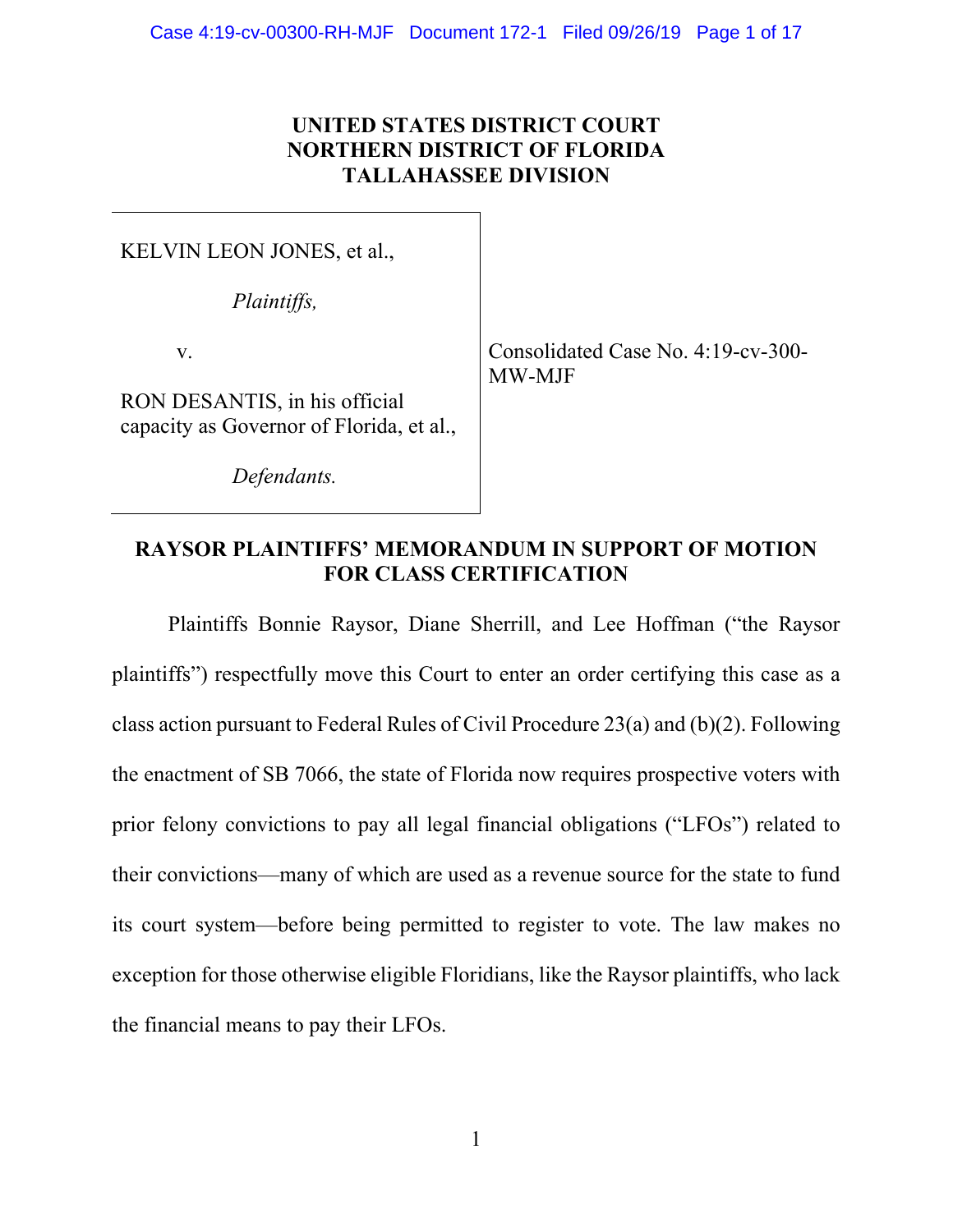The Raysor plaintiffs seek to represent a class pursuant to Count 2 of their amended complaint, which alleges that Florida's LFO requirement is a poll tax in violation of the Twenty-Fourth Amendment, and a subclass pursuant to Count 1 of their amended complaint, which alleges that Florida's LFO requirement constitutes wealth discrimination against those unable to pay their LFOs in violation of the Fourteenth Amendment.

 For the reasons described herein, the Raysor plaintiffs' class and subclass claims are well suited for class treatment and satisfy the requirements of Federal Rule of Civil Procedure 23. The Raysor plaintiffs thus respectfully request the Court to certify these claims as a class action.

#### **ARGUMENT**

 The Court should certify Counts 1 and 2 of the Raysor plaintiffs' amended complaint for class treatment pursuant to Federal Rules of Civil Procedure 23(a) and (b)(2). To have a suit certified as a class action, plaintiffs must satisfy the requirements of Rule 23(a) as well as the additional requirements of one of three categories of class actions. Rule  $23(a)$  has four requirements: (1) numerosity, (2) commonality, (3) typicality, and (4) adequacy of representation. *See* Fed. R. Civ. P.  $23(a)(1)-(4)$ . A class action may be maintained pursuant to Rule  $23(b)(2)$  when "the party opposing the class has acted or refused to act on grounds that apply generally to the class, so that final injunctive relief or corresponding declaratory relief is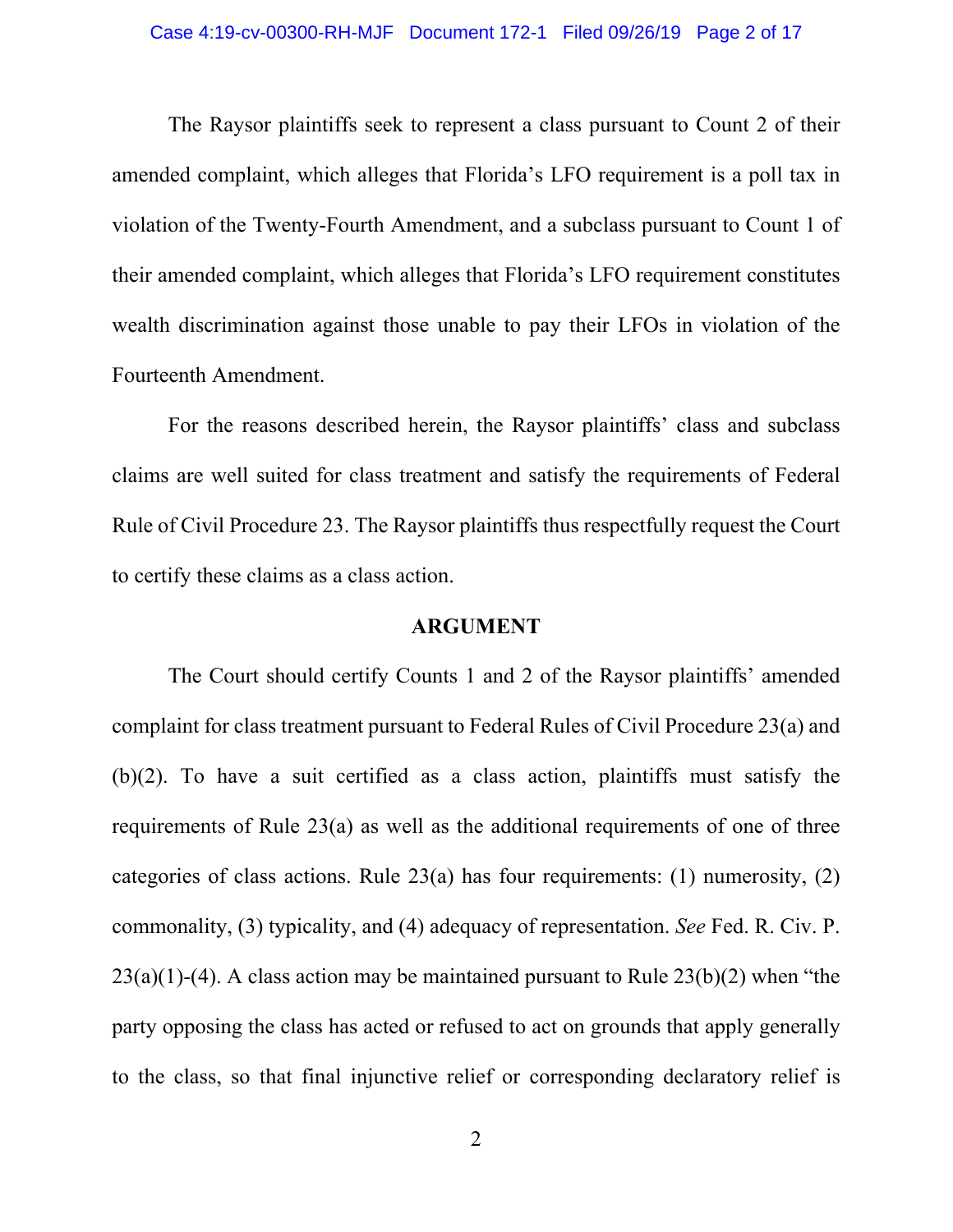appropriate respecting the class as a whole." Fed. R. Civ. P. 23(b)(2). In assessing whether a suit satisfies Rule 23(a)'s requirements, courts are to err on the side of favoring class treatment, particularly in civil rights suits. "[I]t is important to remember that Rule 23(a) must be read liberally in the context of civil rights suits. This is especially true when the class action falls under Rule 23(b)(2) . . . ." *Jones v. Diamond*, 519 F.2d 1090, 1099 (5th Cir. 1975) (citation and footnote omitted).

 As discussed below, because the Raysor plaintiffs undoubtedly satisfy the requirements of Rule 23(a), and class certification is appropriate under Rule 23(b)(2), plaintiffs' motion for class certification should be granted.

## **I. Proposed Class Definition**

 An order certifying a class action must define the class. *See* Fed. R. Civ. P.  $23(c)(1)(B)$ . The Raysor plaintiffs propose one class and one subclass. The plaintiff class, applicable to plaintiffs' Twenty-Fourth Amendment poll tax claim (Count 2) is defined as: "All persons otherwise eligible to register to vote in Florida who are denied the right to vote pursuant to SB 7066 because they have outstanding LFOs." The Raysor plaintiffs propose a subclass for their Fourteenth Amendment wealth discrimination claim (Count 1) defined as: "All persons otherwise eligible to register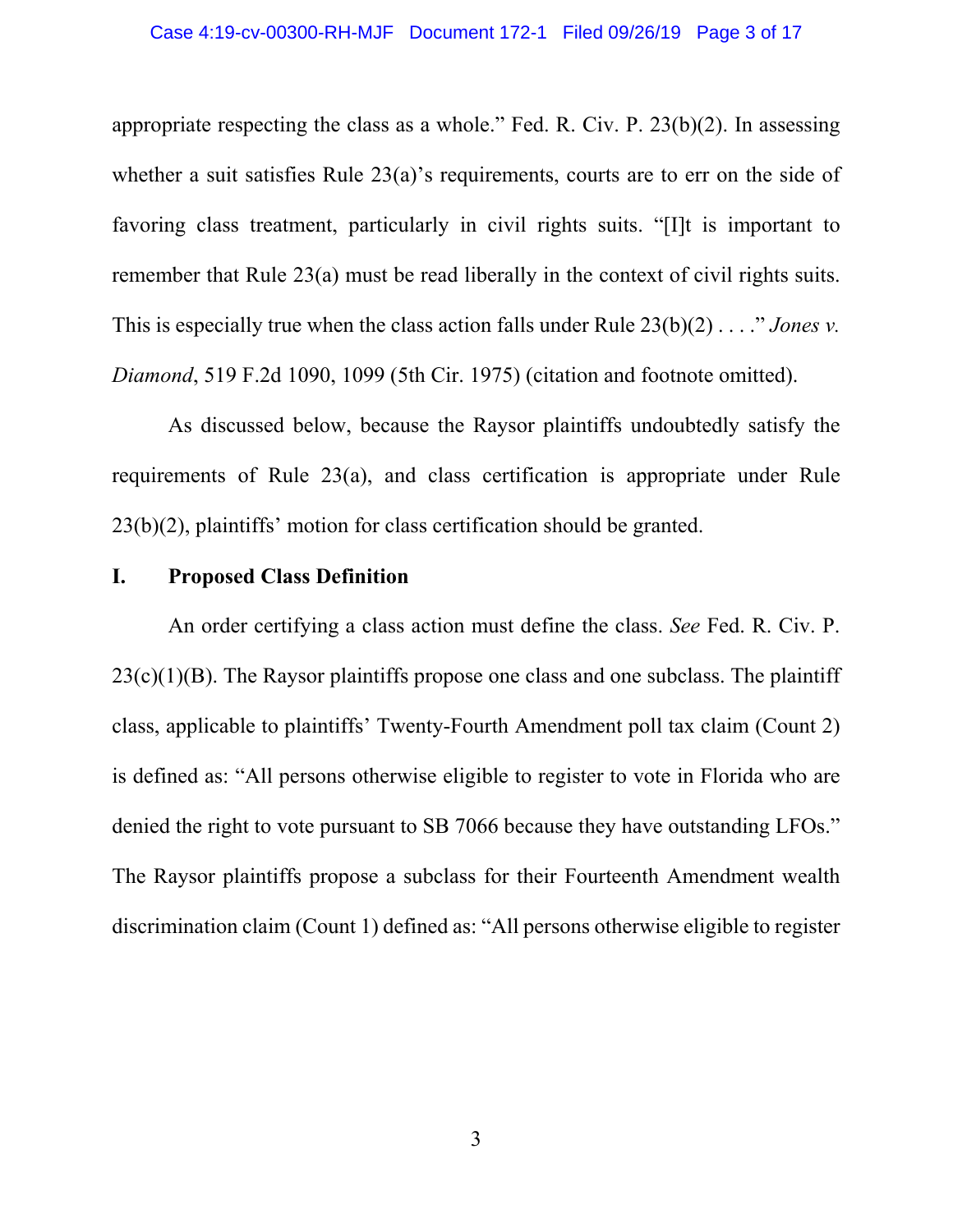to vote in Florida who are denied the right to vote pursuant to SB 7066 because they are unable to pay off their outstanding LFOs due to their socioeconomic status."1

 Should the Court grant the injunctive and declaratory relief plaintiffs seek, whether with respect to the class as a whole or the subclass, Florida will be required to grant the class and subclass members the right to vote. The proposed class and subclass definitions rely upon objective criteria—*e.g.*, whether a class member has outstanding LFOs and the subclass member's existing financial resources. The definitions satisfy the requirements of Rule 23.<sup>2</sup>

 $\overline{a}$ 

Although the ascertainability of a class is sometimes treated as an implied requirement for classes seeking monetary relief under Rule 23(b)(3), such a requirement does not exist with respect to classes certified under Rule 23(b)(2). *See Manual for Complex Litigation* § 21.222 (4th ed. 2004) ("[B]ecause individual damage claims are likely, Rule 23(b)(3) actions require a class definition that will permit identification of individual class members, while Rule 23(b)(1) or (b)(2) actions may not."). Moreover, notice is not required in Rule 23(b)(2) actions, and it is the case that

 $<sup>1</sup>$  Upon consultation, plaintiffs request that the Court exclude from the class any person who is a</sup> plaintiff, represented by their own counsel, in the other cases that have been consolidated before this Court. *See Harris v. Rainey*, 299 F.R.D. 486, 489 (W.D. Va. 2014) (granting request to exclude from class the plaintiffs in another pending case seeking to enjoin same law).

 $2$  As the Raysor plaintiffs have alleged in Counts 3 and 4 of their amended complaint, Florida's criminal records are in a state of disarray, making it exceedingly difficult—and sometimes wholly impossible—to determine whether a person actually has outstanding LFOs, and if so whether those LFOs render an individual ineligible to register and vote under SB 7066. Indeed, many class members are undoubtedly eligible under SB 7066, yet cannot affirm their eligibility on a voter registration form because the state of Florida's criminal records makes it impossible for them to do so. Likewise, state election officials have proven wholly unable to explain which LFOs are disqualifying under SB 7066 and which are not disqualifying under the law's own terms.

relief obtained on behalf of the class is injunctive and therefore does not require distribution to the class. Because defendants are legally obligated to comply [with any relief the Court orders] . . . it is usually unnecessary to define with precision the persons entitled to enforce compliance. Therefore, it is not clear that the implied requirements of definiteness should apply to Rule 23(b)(2) class actions at all.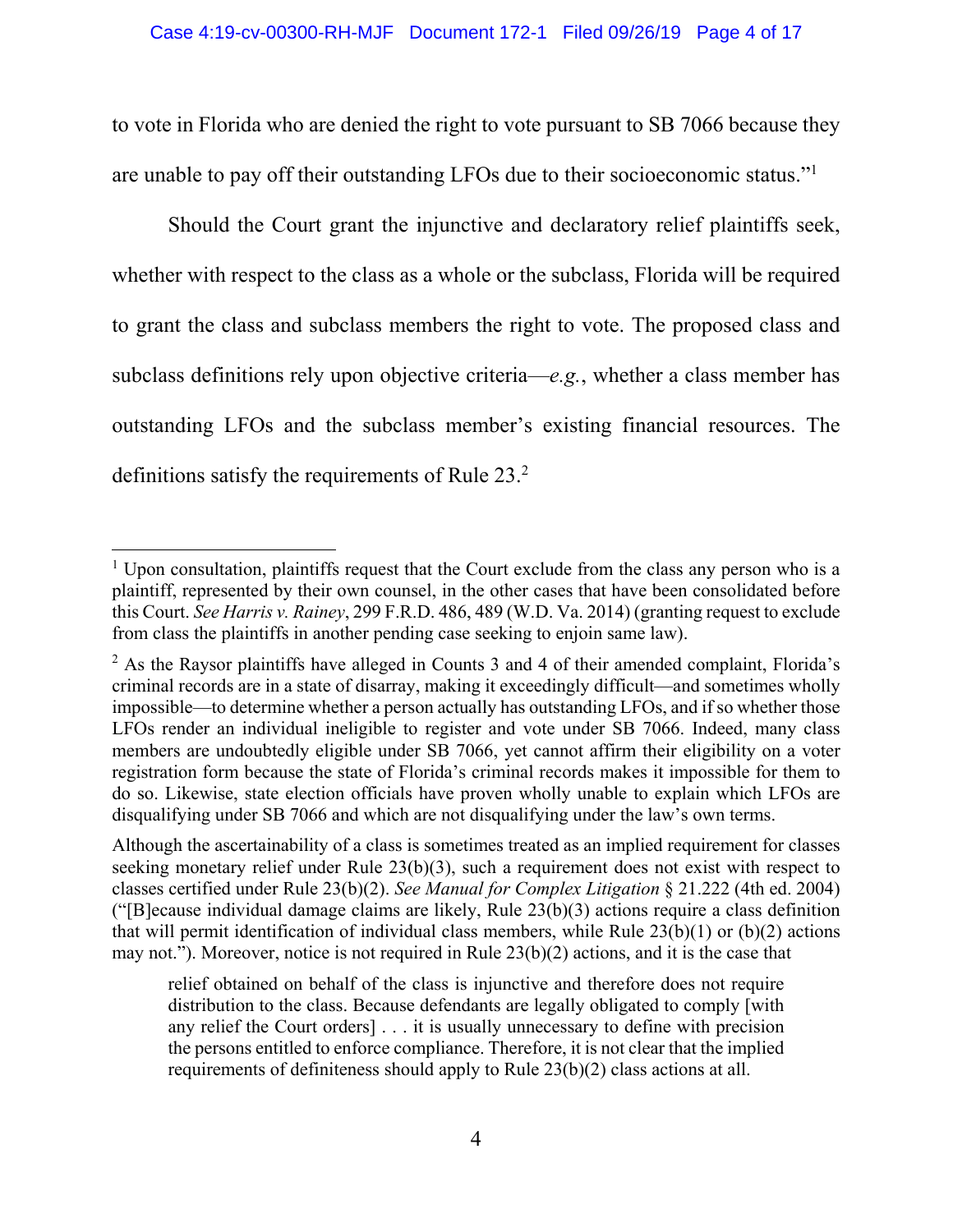### **II. The Raysor Plaintiffs Satisfy the Criteria of Rule 23(a)**

#### **A. Numerosity**

 $\overline{a}$ 

The Raysor plaintiffs easily meet the numerosity requirement of Rule  $23(a)(1)$ . To be maintained as a class action, the class must be "so numerous that joinder of all members is impracticable." Fed. R. Civ. P. 23(a)(1). The Eleventh Circuit has noted that "while there is no fixed numerosity rule, generally less than twenty-one is inadequate, more than forty adequate, with numbers between varying according to other factors." *Cox v. Am. Cast Iron Pipe Co.*, 784 F.2d 1546, 1553 (11th Cir. 1986) (internal quotation marks omitted). Plaintiffs' evidentiary burden to prove numerosity is not high. "[A]lthough mere allegations of numerosity are insufficient to meet this prerequisite, a plaintiff need not show the precise number of members in the class." *Vega v. T-Mobile USA, Inc.*, 564 F.3d 1256, 1267 (11th Cir. 2009) (quoting *Evans v. U.S. Pipe & Foundry Co.*, 696 F.2d 925, 930 (11th Cir. 1983)); *id.* (noting plaintiff must make "*some* showing" (emphasis in original));

<sup>1</sup> William B. Rubenstein, *Newberg on Class Action* § 3:7 (5th ed. 2017) (internal quotation marks omitted). Thus, "while the lack of identifiability is a factor that may defeat Rule 23(b)(3) class certification, such is not the case with respect to class certification under Rule 23(b)(2)." *Shook v. El Paso Cty.*, 386 F.3d 963, 972 (10th Cir. 2004) (citing *Yaffe v. Powers*, 454 F.2d 1362, 1366 (1st Cir. 1972)); *see also Shelton v. Bledsoe*, 775 F.3d 554, 563 (3d Cir. 2015) (holding that "ascertainability is not a requirement for certification of a (b)(2) class seeking only injunctive and declaratory relief"); Fed. R. Civ. P. 23 advisory committee's note to 1966 amendment (providing "illustrative" examples of (b)(2) classes as "various actions in the civil-rights field where a party is charged with discriminating unlawfully against a class, usually one whose members are incapable of specific enumeration"); *see also Braggs v. Dunn*, 317 F.R.D. 634, 671-73 (M.D. Ala. 2016) (surveying authorities and concluding that (b)(2) class "need not be ascertainable").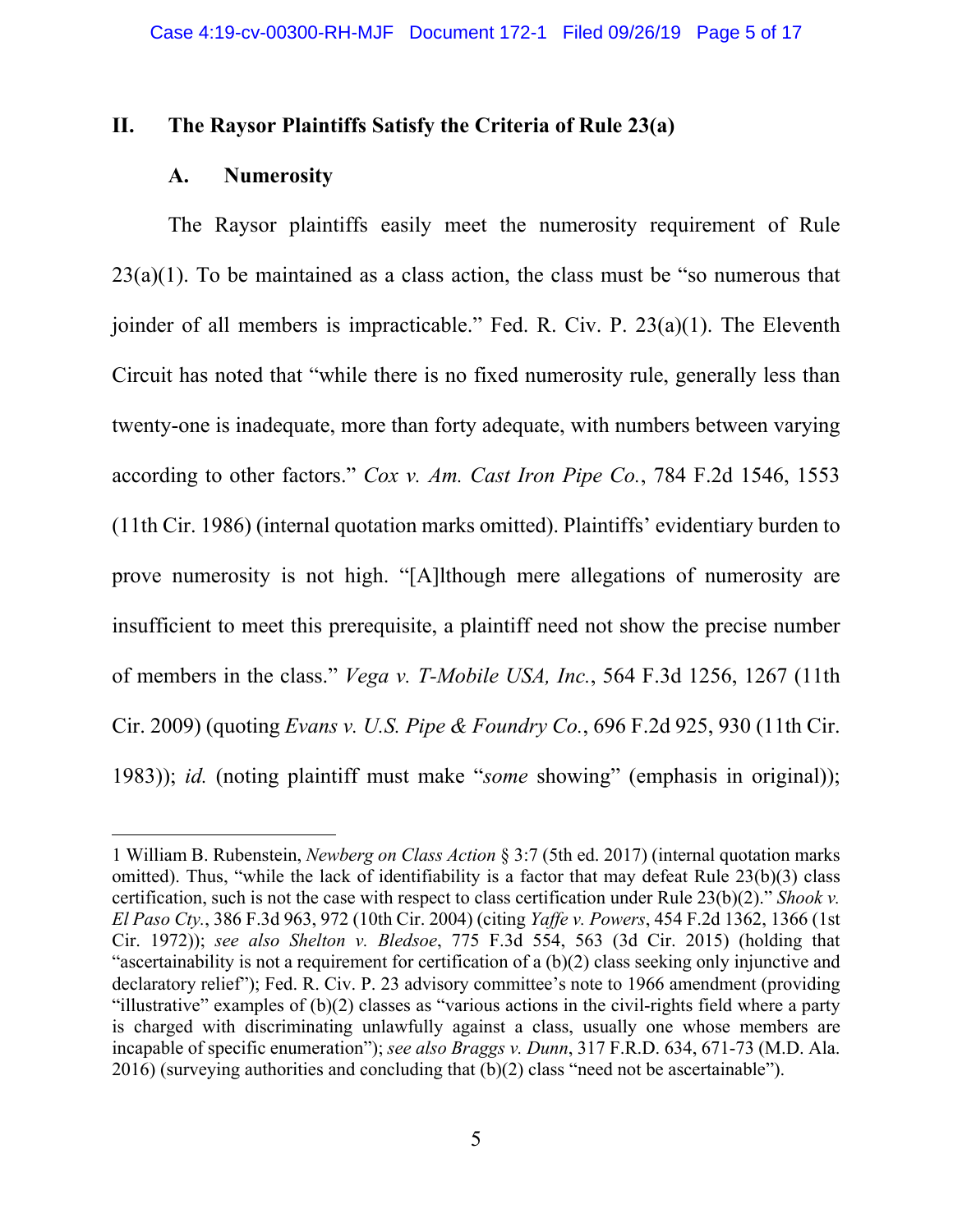*Wright v. Circuit City Stores, Inc.*, 201 F.R.D. 526, 537 (N.D. Ala. 2001) ("Estimates as to the size of the proposed class are sufficient for a class action to proceed."). Moreover, the Eleventh Circuit has explained that "the relevance of the numerosity requirement to class certification may in appropriate cases be less significant where in fact class wide discrimination has been alleged." *Evans v. U.S. Pipe & Foundry Co.*, 696 F.2d 925, 930 (11th Cir. 1983). And "where the numerosity question is a close one, a balance should be struck in favor of a finding of numerosity, since the court has the option to decertify pursuant to Rule 23(c)(1)." *Id.*

 The numerosity requirement is plainly met here. As Professor Dan Smith has explained in his supplemental expert report, in the 58 counties for which he was able to obtain data, over 430,000 otherwise eligible Floridians are precluded from registering to vote solely because of their outstanding LFOs. Doc. 153-1 at 5. The actual number is likely to be substantially higher, given that many of Florida's most populous counties, including *inter alia*, Broward, Hillsborough, Miami-Dade, and Pinellas, were not among the counties for which Professor Smith was able to obtain data at the time he submitted his supplemental report. *Id.* at 24 n.26. Many people with past convictions cannot afford to pay these fines and fees. The Florida Circuit Criminal Courts in 2018 reported that the collections rate for fines and fees was just 20.55%. *See* Fla. Court Clerks & Comptrollers, *2018 Annual Assessments and Collections Report, Statewide Summary – Circuit Criminal* at 10 (2018),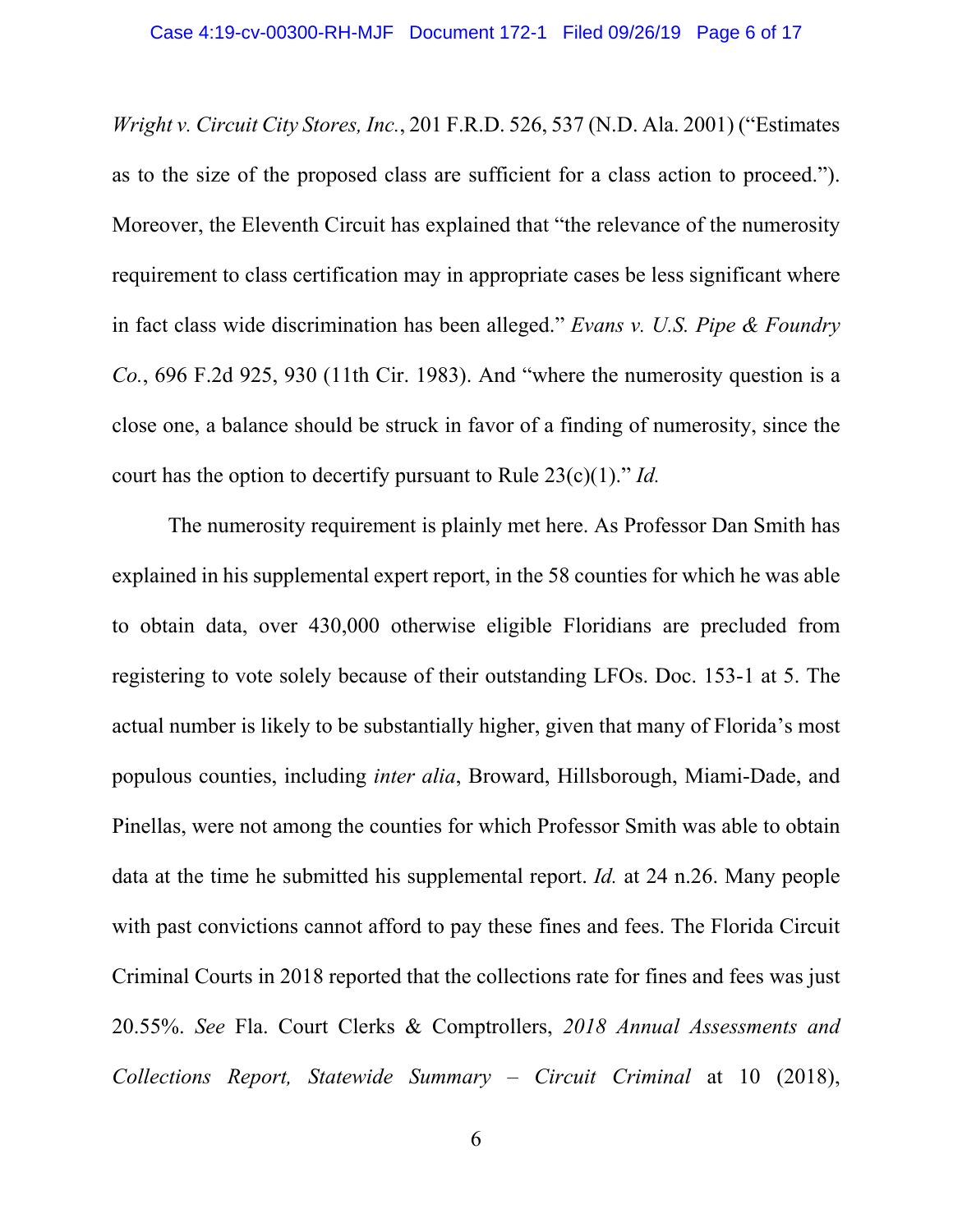https://flccoc.org/wp-content/uploads/2018/12/2018-Annual-Assessments-and-Collections-Report.pdf. Over 85% of all felony-related fines and fees in Florida are categorized as at risk—meaning the courts have "minimal collections expectations" due to the defendant's lack of financial resources. *Id.* Of all felony-related LFOs, 22.9% are labeled at risk (*i.e.*, "minimal collections expectations") specifically because the defendant was indigent. *Id.* The Raysor plaintiffs easily meet the numerosity requirement of Rule 23(a)(1).

#### **B. Commonality**

 Plaintiffs also satisfy the requirement that "there are questions of law or fact common to the class." Fed. R. Civ. P. 23(a)(2). "Commonality requires the plaintiff to demonstrate that the class members 'have suffered the same injury . . . .'" *Wal-Mart Stores, Inc. v. Dukes*, 564 U.S. 338, 349-50 (2011) (quoting *Gen. Tel. Co. of Sw. v. Falcon*, 457 U.S. 147, 157 (1982)). "[F]or purposes of Rule 23(a)(2), [e]ven a single [common] question will do." *Id.* at 359 (internal quotation marks omitted; first bracket added). The commonality requirement is satisfied if the question "is capable of classwide resolution—which means that determination of its truth or falsity will resolve an issue that is central to the validity of each one of the claims in one stroke." *Id.* at 350.

The commonality requirement is met here. This case presents common questions, including, but not limited to: (1) whether SB 7066 discriminates on the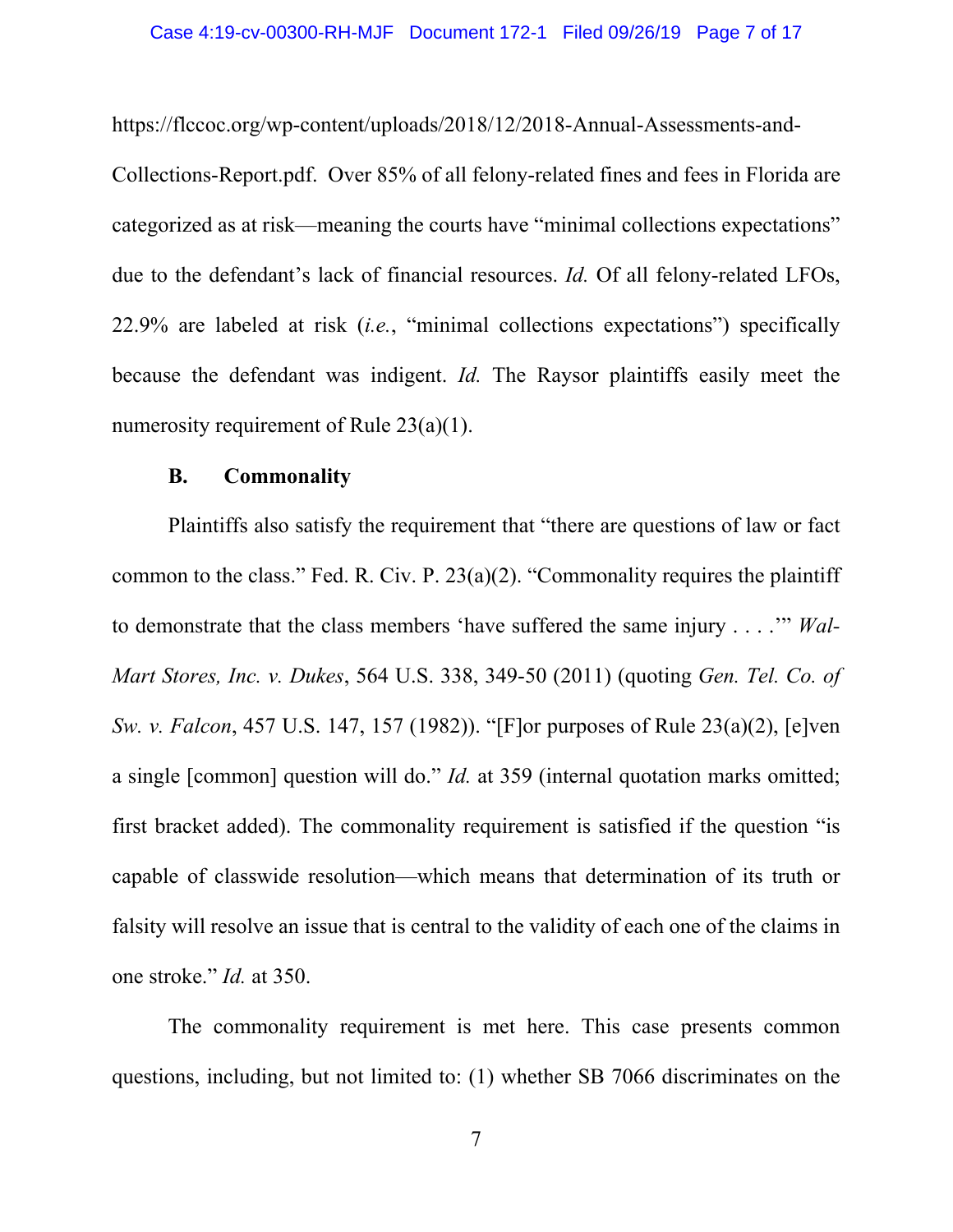#### Case 4:19-cv-00300-RH-MJF Document 172-1 Filed 09/26/19 Page 8 of 17

basis of wealth in violation of the Fourteenth Amendment, (2) whether SB 7066 constitutes a poll tax in violation of the Twenty-Fourth Amendment, (3) whether SB 7066 creates an impermissible risk of erroneous deprivation of the fundamental right to vote in violation of the Fourteenth Amendment. These legal issues are common both to the claims of the Named Plaintiffs and to the claims of the unnamed class members. Florida disenfranchises all persons with prior felony convictions who have outstanding LFOs. Florida law applies in a uniform manner to all class and subclass members and allows no discretion for differential treatment, including no exception for those who lack the financial means to pay their LFOs.

For all of these questions, class treatment here has the capacity "to generate common *answers* apt to drive the resolution of the litigation." *Wal-Mart*, 564 U.S. at 350 (emphasis in original) (quoting Richard A. Nagareda, Class Certification in the Age of Aggregate Proof, 84 N.Y.U. L. Rev. 97, 132 (2009)). Unlike in *Wal-Mart*, where the Court found that commonality did not exist because plaintiffs had not "identified a common mode of [each supervisor] exercising discretion that pervade[d] the entire company," *id.* at 356, here, Florida's law affects all class and subclass members in the exact same manner—by preventing them from voting based upon their outstanding LFOs or inability to pay those LFOs. Injunctive and declaratory relief will resolve all class and subclass members' claims "in one stroke." *Id.* at 350. Plaintiffs easily satisfy the commonality requirement.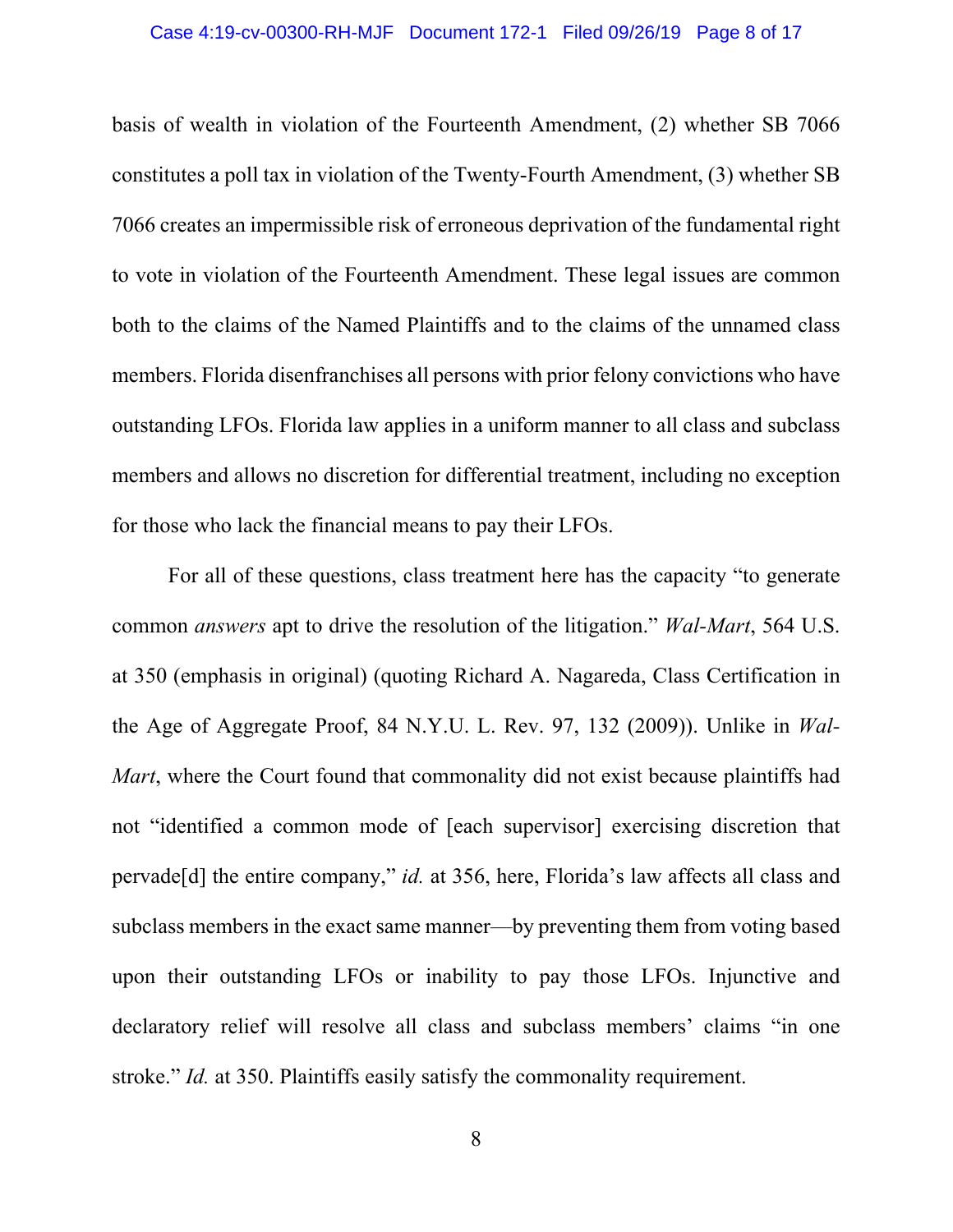## **C. Typicality**

The third requirement of Rule 23(a) is that "the claims or defenses of the representative parties are typical of the claims or defenses of the class." Fed. R. Civ. P. 23(a)(3). For the same reasons that plaintiffs' claims meet the commonality requirement, they also meet the typicality requirement. Indeed, the Supreme Court has noted that the typicality, adequacy of representation, and commonality requirements "tend[ ] to merge." *Amchem Prods., Inc. v. Windsor*, 521 U.S. 591, 626 n.20 (1997). "A class representative must possess the same interest and suffer the same injury as the class members in order to be typical under Rule 23(a)(3)." *Murray v. Auslander*, 244 F.3d 807, 811 (11th Cir. 2001). The typicality requirement focuses on the named and unnamed plaintiffs' *legal* claims, rather than their factual circumstances. *See id.* ("The typicality requirement may be satisfied despite substantial factual differences  $\lceil \cdot \rceil$  when there is 'strong similarity of legal theories.'" (quoting *Appleyard v. Wallace*, 754 F.2d 955, 958 (11th Cir. 1985))).

Here, there is no question that the named plaintiffs' claims are in fact identically aligned with those of the unnamed class members. Named plaintiffs Raysor, Sherrill, and Hoffman all have outstanding LFOs, and all lack the financial means to pay their LFOs. *See* Ex. 1 (Raysor Decl.) ¶¶ 5, 8; Ex. 2 (Sherrill Decl.)  $\P$  6-7, 14; Ex. 3 (Hoffman Decl.)  $\P$  7, 10-11. The named plaintiffs seek injunctive and declaratory relief permitting them to vote, and the relief they seek is identical to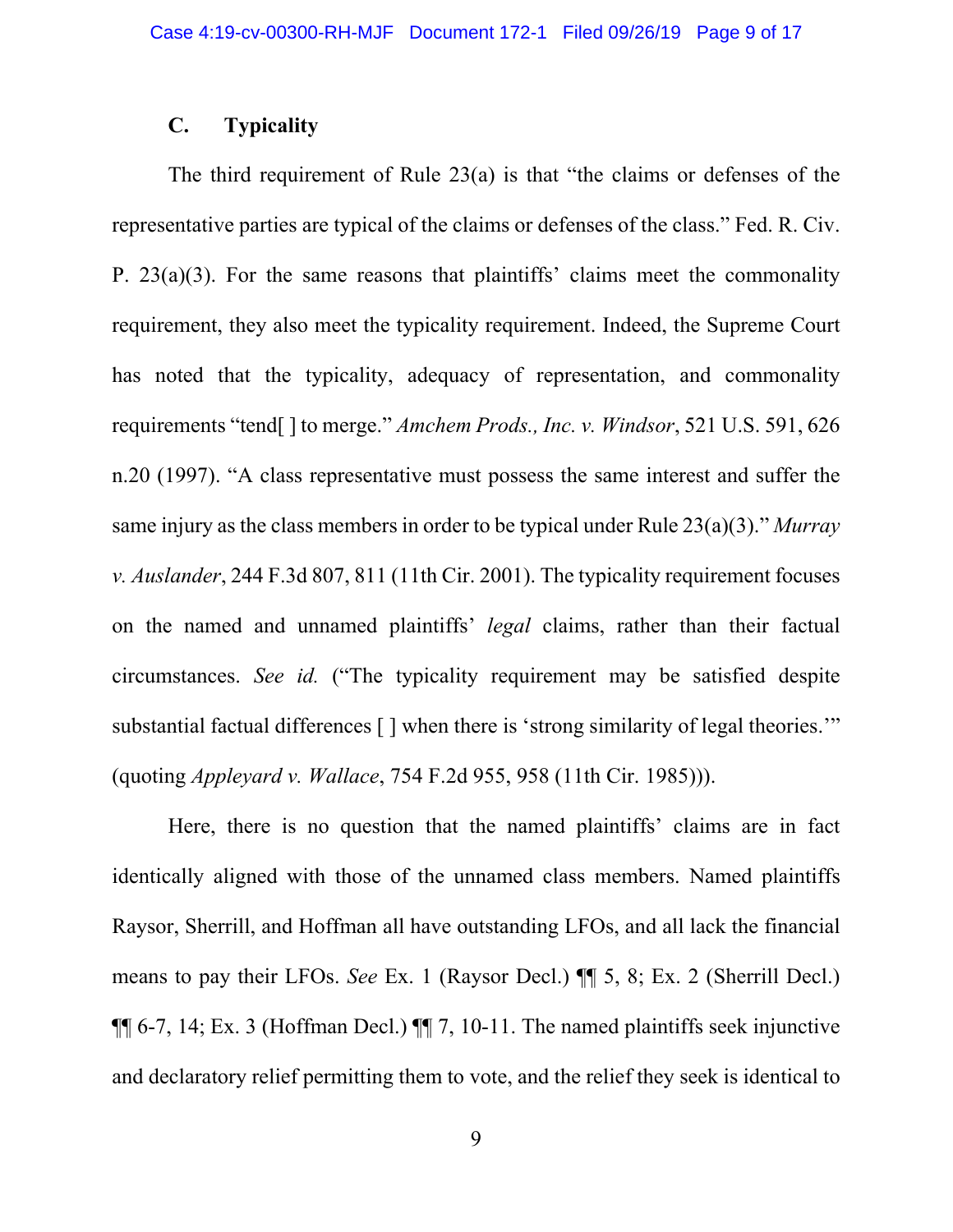that sought by all of the unnamed class members who are similarly disenfranchised by Florida law. That relief would resolve the claims of all class and subclass members.

The claims of the named plaintiffs thus are entirely aligned with the unnamed class members—all seek to have their voting rights restored, notwithstanding their outstanding LFOs or socioeconomic status—and injunctive and declaratory relief will address all claims. The typicality requirement is plainly satisfied.

#### **D. Adequacy of Representation**

The final requirement of Rule  $23(a)$  is that "the representative parties will fairly and adequately protect the interests of the class," Fed. R. Civ. P. 23(a)(4), and this inquiry overlaps with the inquiry into commonality and typicality, *see Amchem*, 521 U.S. at 626 n.20. "The adequacy inquiry under Rule 23(a)(4) serves to uncover conflicts of interest between named parties and the class they seek to represent." *Id.* at 625. A minor conflict is insufficient to cause representatives to be deemed inadequate. "[T]he existence of minor conflicts alone will not defeat a party's claim to class certification: the conflict must be a 'fundamental' one going to the specific issues in controversy." *Valley Drug Co. v. Geneva Pharms., Inc.*, 350 F.3d 1181, 1189 (11th Cir. 2003). For a conflict to be fundamental, "some party members [must] claim to have been harmed by the same conduct that benefitted other members of the class." *Id.* In addition, the adequacy of representation inquiry is aimed at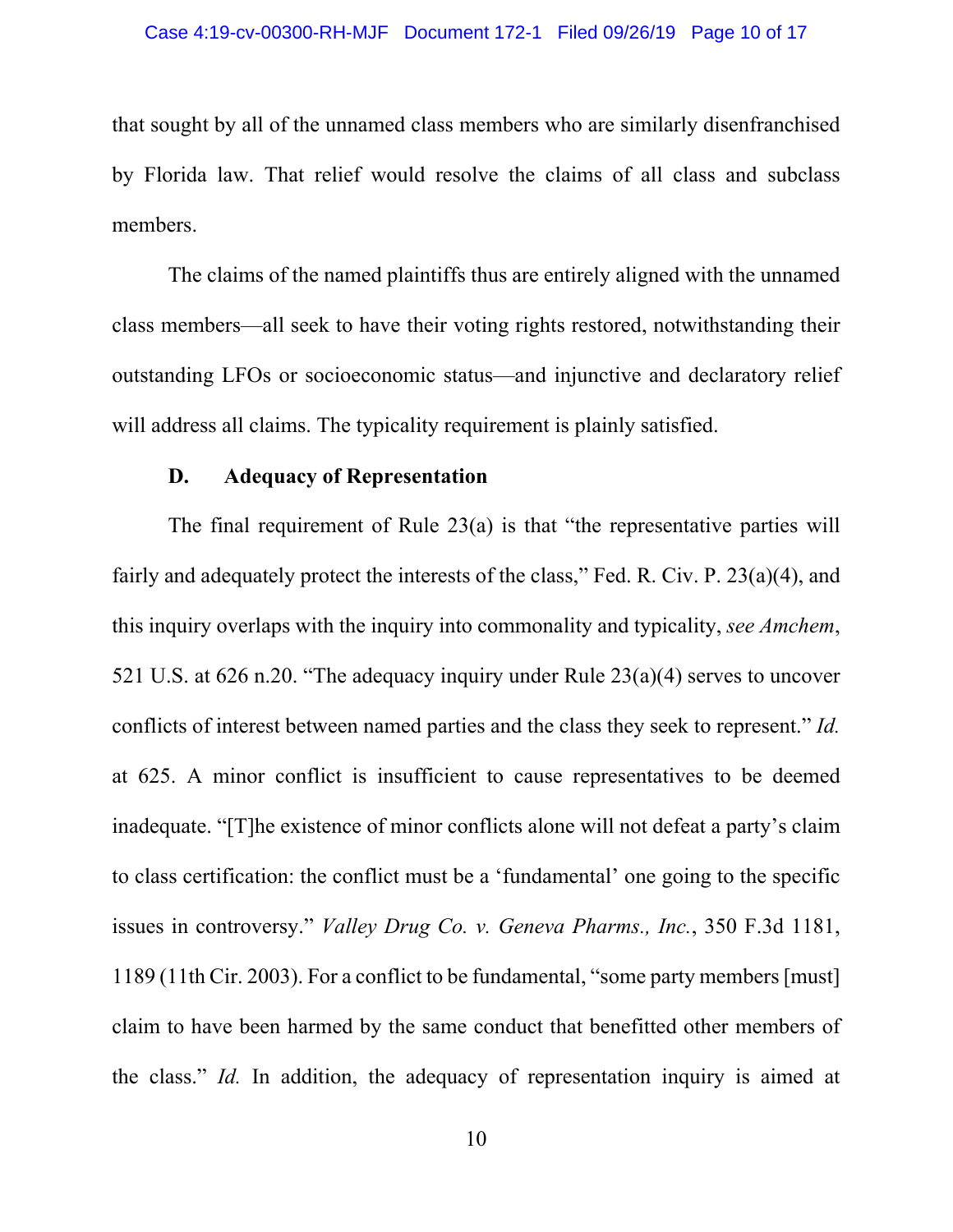determining "whether the representatives will adequately prosecute the action." *Id.* "[A]dequate class representation generally does not require that the named plaintiffs demonstrate to any particular degree that individually they will pursue with vigor the legal claims of the class." *Kirkpatrick v. Bradford,* 827 F.2d 718, 727 (11th Cir. 1987) Only where the named plaintiffs "virtually have abdicated to their attorneys the conduct of the case," is adequacy at issue. *Id.* at 728.

Here, the representatives are plainly adequate. In this case, the named plaintiffs do not have *any* conflict—let alone a fundamental one—with the other members of the class and subclasses. The injunctive and declaratory relief they seek will benefit the entire class in the same manner—grating the right to vote or the ability to regain that right regardless of their outstanding LFOs or socioeconomic obstacles—for all class and subclass members. Moreover, the named plaintiffs are knowledgeable about the facts, the litigation, and the significant harm caused by their disenfranchisement, and are dedicated to actively participating in the litigation on behalf of all class and subclass members. *See* Ex. 1 (Raysor Decl.) ¶ 10; Ex. 2 (Sherrill Decl.)  $\P$  15; Ex. 3 (Hoffman Decl.)  $\P$  12.

So too are plaintiffs' counsel. "The adequacy [requirement] also factors in competency and conflicts of class counsel." *Amchem*, 521 U.S. at 626 n.20. Class counsel in this case easily meet the adequacy requirement of Rule 23(a)(4). "The adequacy of counsel prong of Rule 23(a)(4) asks whether counsel are qualified,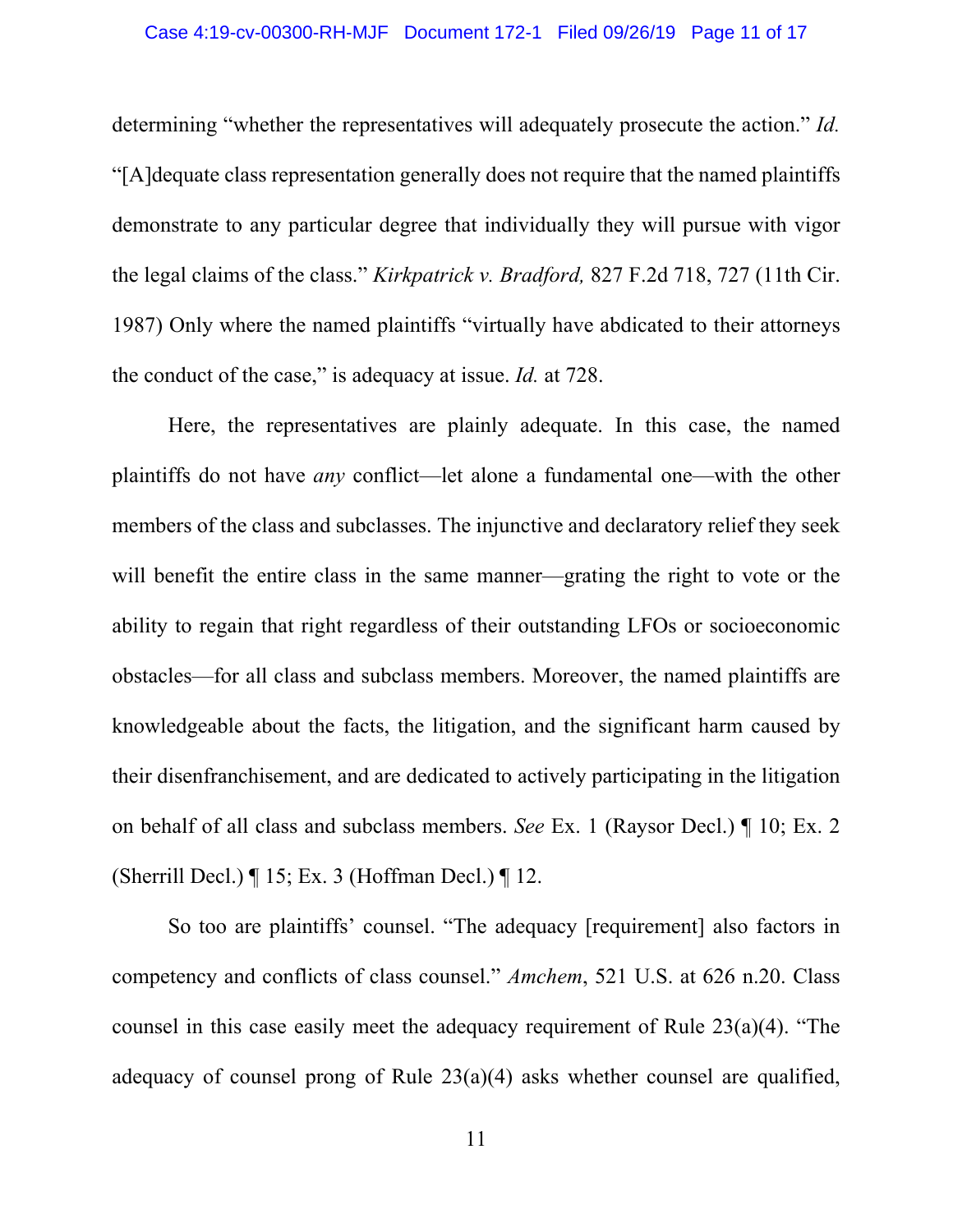experienced and generally able to conduct the litigation and whether counsel will vigorously prosecute the interests of the class." 1 William B. Rubenstein, *Newberg on Class Actions* § 3:72 (5th ed. 2017) (internal quotation marks and footnotes omitted). "As to the adequacy of counsel for the class representative, absent specific proof to the contrary, the adequacy of class counsel is presumed." *Sanchez-Knutson v. Ford Motor Co.*, 310 F.R.D. 529, 540 (S.D. Fla. 2015) (internal quotation marks and bracket omitted). Plaintiffs are represented by a number of counsel with substantial experience in election law and voting rights litigation, civil rights litigation generally, and class actions. *See, e.g.*, Ex. 4 (Dunn Decl.); Ex. 5 (Gaber Decl.).

 For these reasons, as demonstrated in counsel's declarations, class counsel also satisfy the requirements of Rule  $23(g)$ , which requires that the Court appoint class counsel at the time of certification, and that in doing so the Court consider (1) "the work counsel has done in identifying or investigating potential claims in the action," (2) "counsel's experience in handling class actions, other complex litigation, and the types of claims asserted in the action," (3) "counsel's knowledge of the applicable law," and (4) "the resources that counsel will commit to representing the class." Fed. R. Civ. P.  $23(g)(1)(A)(i)$ -(iv).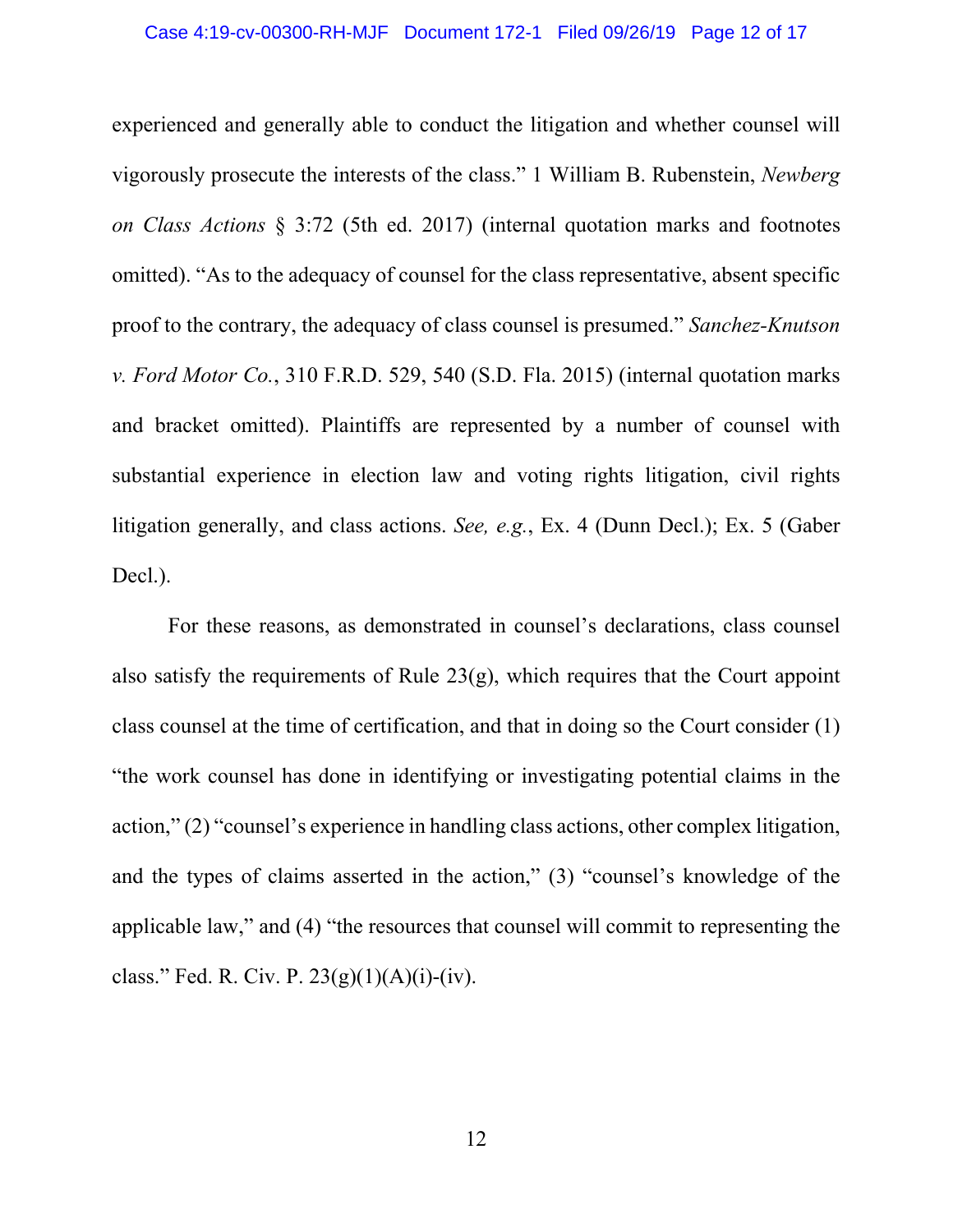Plaintiffs have satisfied their initial burden to demonstrate adequacy of representation, 3 *Newberg on Class Actions*, *supra* § 3:72, and absent any evidence to the contrary, the Court should thus presume the adequacy has been satisfied, *id.*

#### **III. Class Certification Is Appropriate Under Rule 23(b)(2)**

The Court should certify the class pursuant to Rule 23(b)(2). A class action may be maintained pursuant to Rule 23(b)(2) when "the party opposing the class has acted or refused to act on grounds that apply generally to the class, so that final injunctive relief or corresponding declaratory relief is appropriate respecting the class as a whole." Fed. R. Civ. P. 23(b)(2). The Supreme Court has noted that certification under Rule 23(b)(2) is particularly appropriate in "[c]ivil rights cases against parties charged with unlawful, class-based discrimination." *Amchem*, 521 U.S. at 614. "The key to the (b)(2) class is 'the indivisible nature of the injunctive or declaratory remedy warranted—the notion that the conduct is such that it can be enjoined or declared unlawful only as to all of the class members or as to none of them.'" *Wal-Mart*, 564 U.S. at 360 (quoting Nagareda, *supra* at 132).

 Such is the case here. First, this is exactly the type of civil rights action Rule 23(b)(2) was created to foster. Florida categorically denies citizens with prior felony convictions of the right to vote based solely on whether they have completed paying their outstanding LFOs—the bulk of which serve as revenue for the state to fund its court system—without any exception for those who lack the financial means to pay.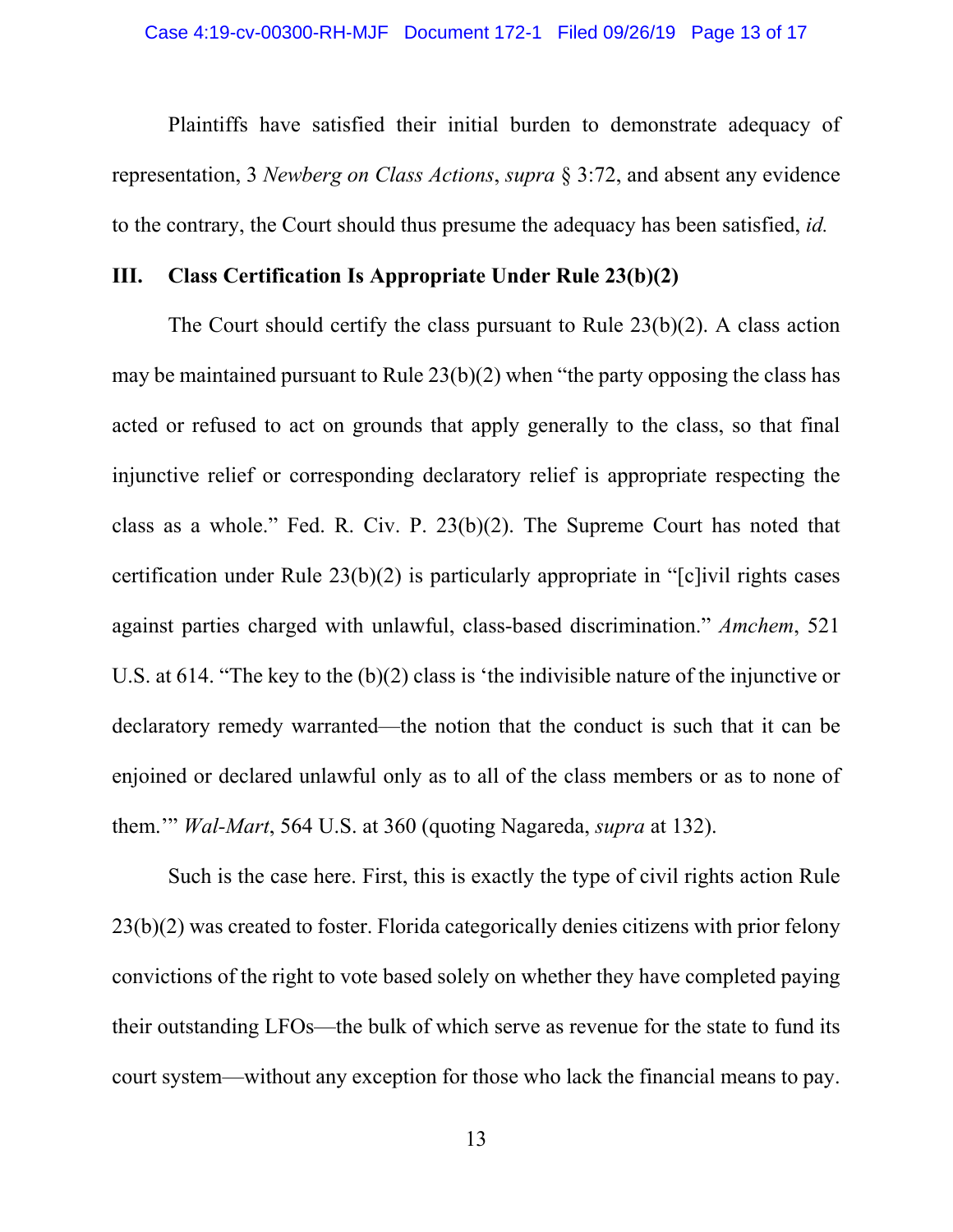There are no differences among the class and subclass members, and therefore injunctive and declaratory relief is "appropriate respecting the class as a whole." Fed. R. Civ. P. 23(b)(2). It is precisely the class and subclasses' unifying features their felony convictions, their outstanding LFOs, and their inability to pay LFOs that Florida's law targets. The Court should certify this action under Rule 23(b)(2).

### **CONCLUSION**

 For the foregoing reasons, the Raysor plaintiffs respectfully request the Court certify their proposed class and subclass pursuant to Rule 23(b)(2) and appoint the undersigned as class counsel.

September 26, 2019 Respectfully submitted,

 Chad W. Dunn Florida Bar No. 0119137 1200 Brickell Avenue, Suite 1950 Miami, FL 33131 Telephone: (305) 783-2190 Facsimile: (305) 783-2268 chad@brazilanddunn.com

/s/ Mark P. Gaber Danielle Lang (DC Bar No. 1500218)\* Mark P. Gaber (DC Bar No. 988077)\* Molly E. Danahy (DC Bar No. 1643411)\* Blair Bowie (DC Bar No. 252776)\* Jonathan Diaz (DC Bar No. 1613558)\* 1101 14<sup>th</sup> Street NW, Suite 400 Washington, DC 20005 Telephone: (202) 736-2200 dlang@campaignlegal.org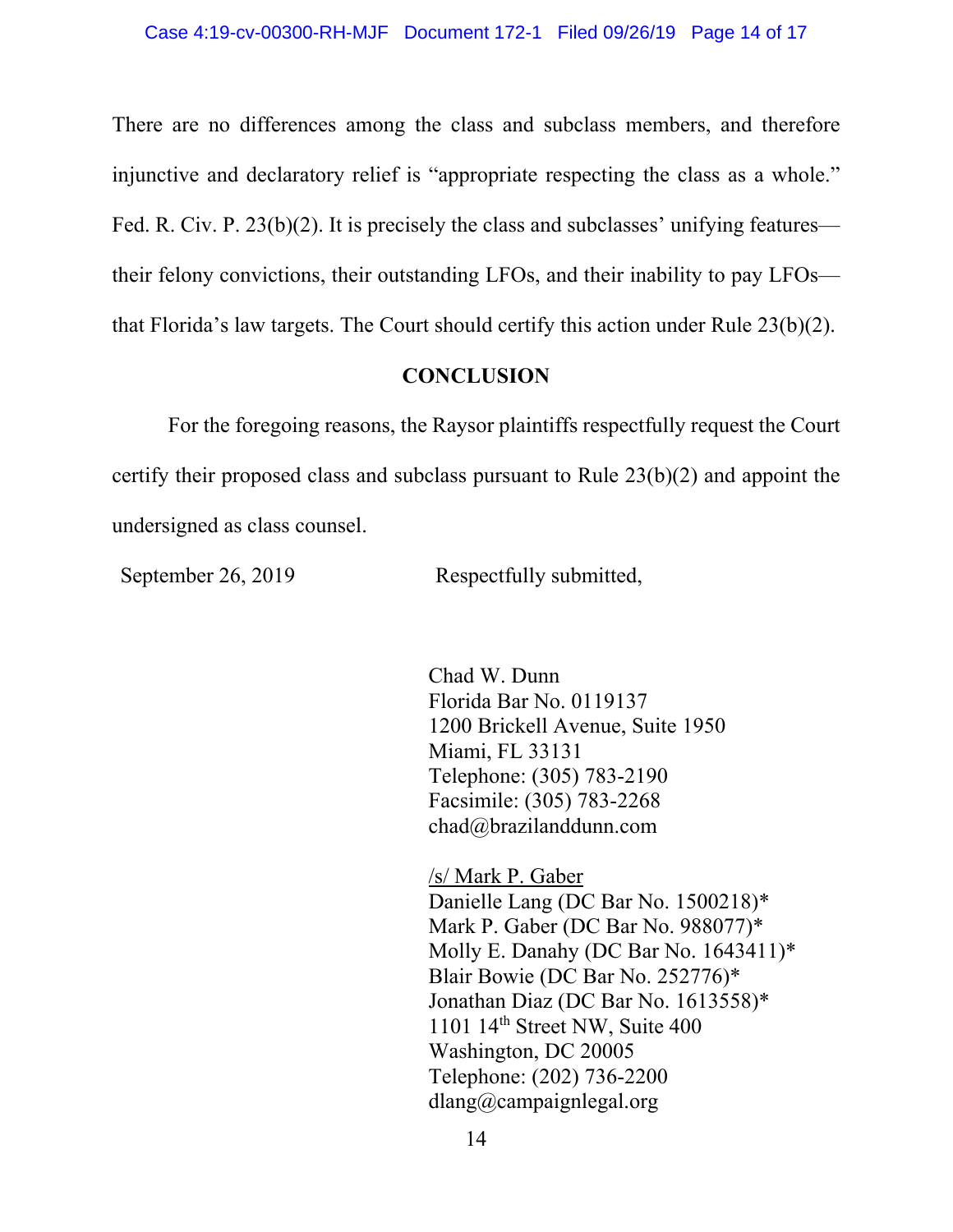mgaber@campaignlegal.org mdanahy@campaignlegal.org bbowie@campaignlegal.org jdiaz@campaignlegal.org

\*admitted *pro hac vice*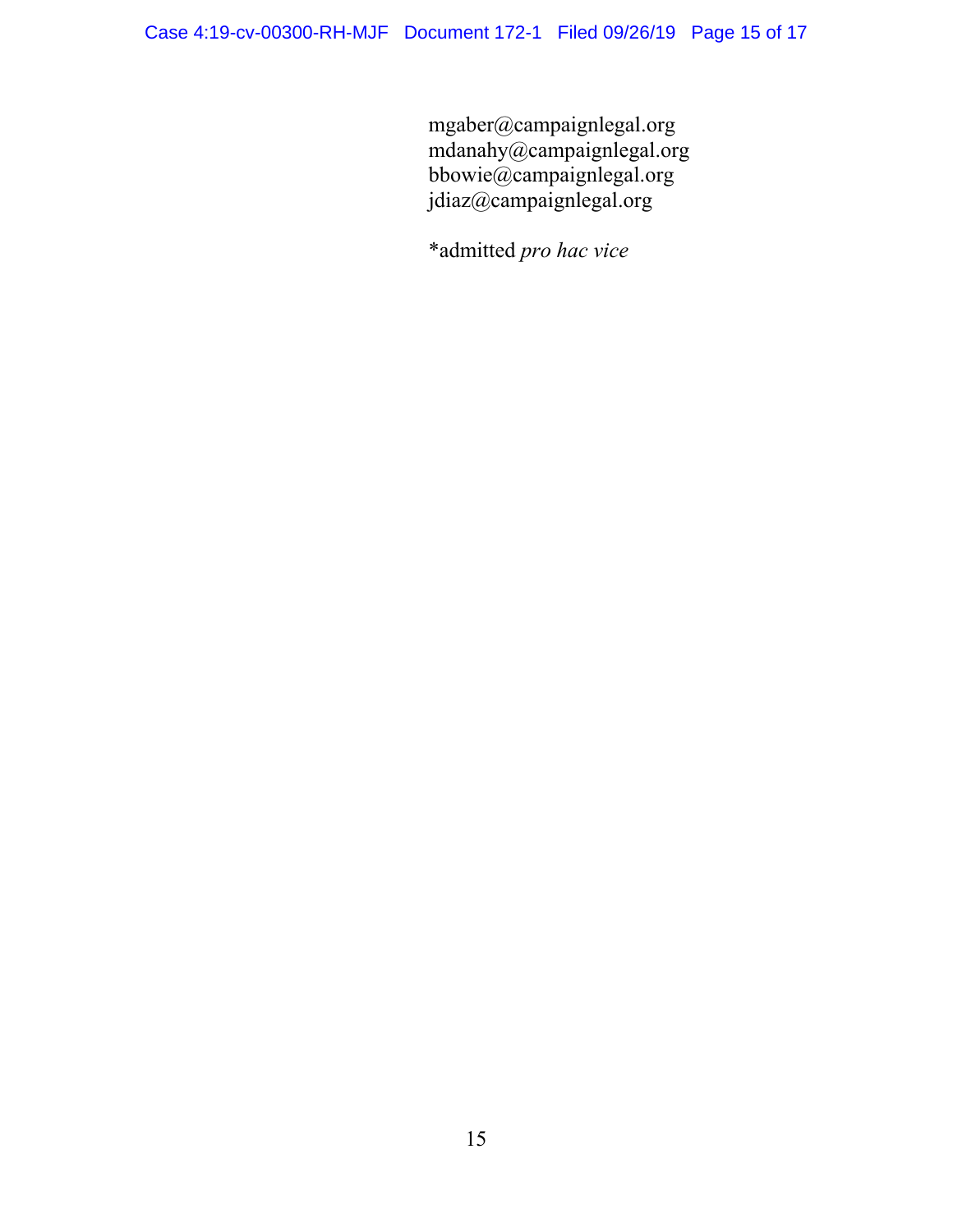## **CERTIFICATE OF COMPLAINCE**

 This brief complies with the word count requirement of Local Rule 7.1(f) because it contains fewer than 8,000 words; it contains 3,360 words. The accompanying motion contains fewer than 500 words.

> /s/ Mark P. Gaber Mark P. Gaber

*Counsel for Raysor Plaintiffs*